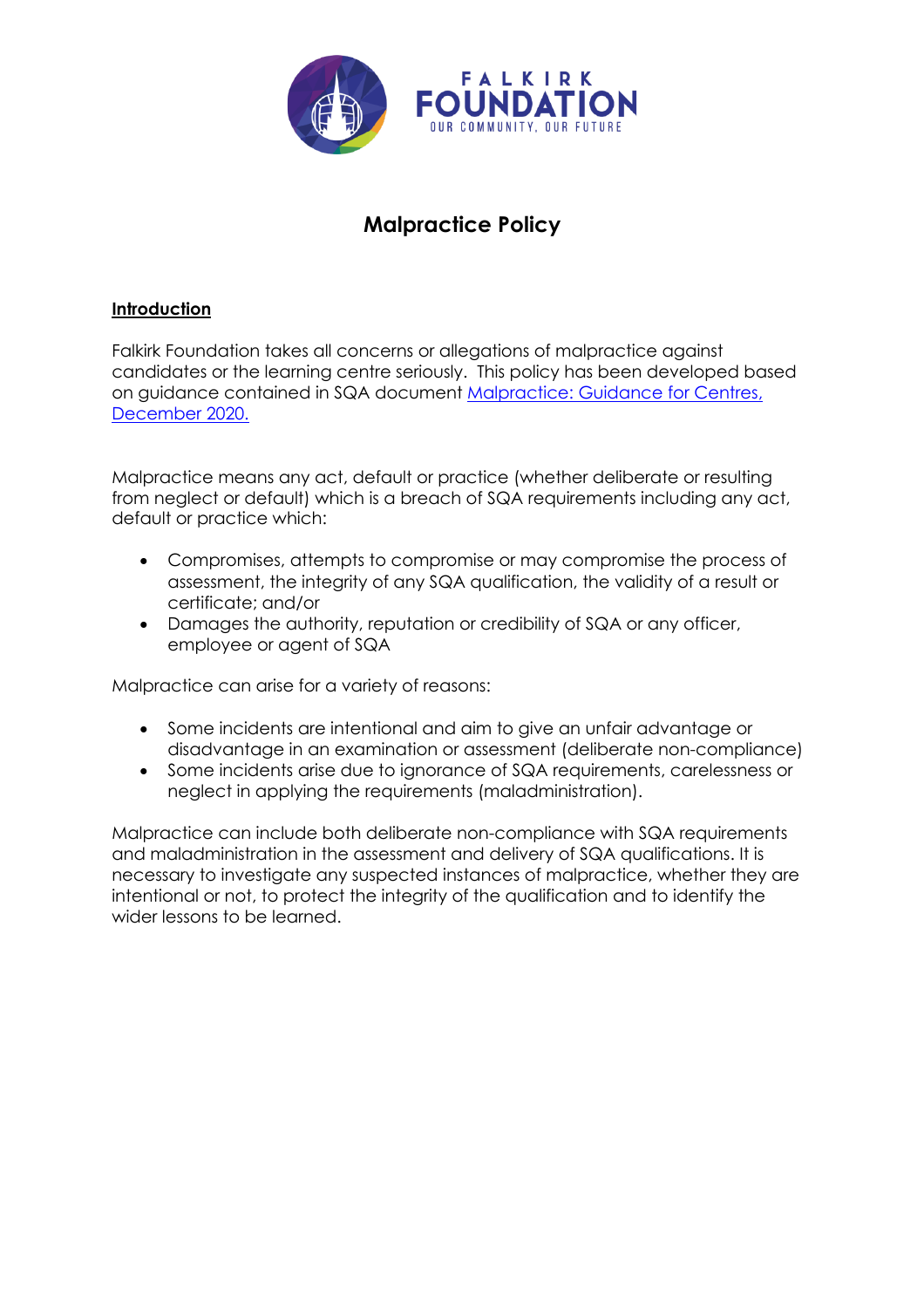

## **Candidate Malpractice**

Examples of candidate malpractice relevant to this centre include:

- Collusion working collaboratively with other candidates beyond that which is reasonably permitted
- Frivolous content producing content that is unrelated to the assessment and is inappropriate
- Offensive content vulgarity or swearing or material which is discriminatory including relating to protected characteristics as listed in the Equality Act 2010
- Plagiarism not acknowledging sources properly or submitting someone else's work as your own

# **Centre Malpractice**

Examples of centre malpractice include:

- Falsifying records in order to claim certificates for candidates
- Not assessing internally assessed unit or course assessment work fairly or to the appropriate standards ensuring fairness and consistency in line with standards
- Managers putting pressure on staff to pass candidates who haven't met the necessary requirements
- Not notifying, investigating and reporting concerns of potential centre malpractice to SQA

### **Procedure and process for reporting candidate or centre malpractice**

Where an allegation/suspicion of candidate or centre malpractice has been raised this will be taken seriously and this process will be followed:

- 1. The person raising the concern will communicate this to Centre staff, supplying all relevant information which gives rise to the concern. The SQA Coordinator will record all details of the suspicion/allegation. If any staff member is allegedly involved with the allegation or suspicion the Head of Centre/Chief Executive Officer will take action to ensure there is no conflict of interest in this process.
- 2. The SQA Coordinator will inform the candidate or staff member in writing that an investigation into malpractice is being undertaken, inviting the candidate or staff member to a meeting within two working weeks to discuss the situation. They will inform the candidate or staff member of their right to representation of their own choice to be present.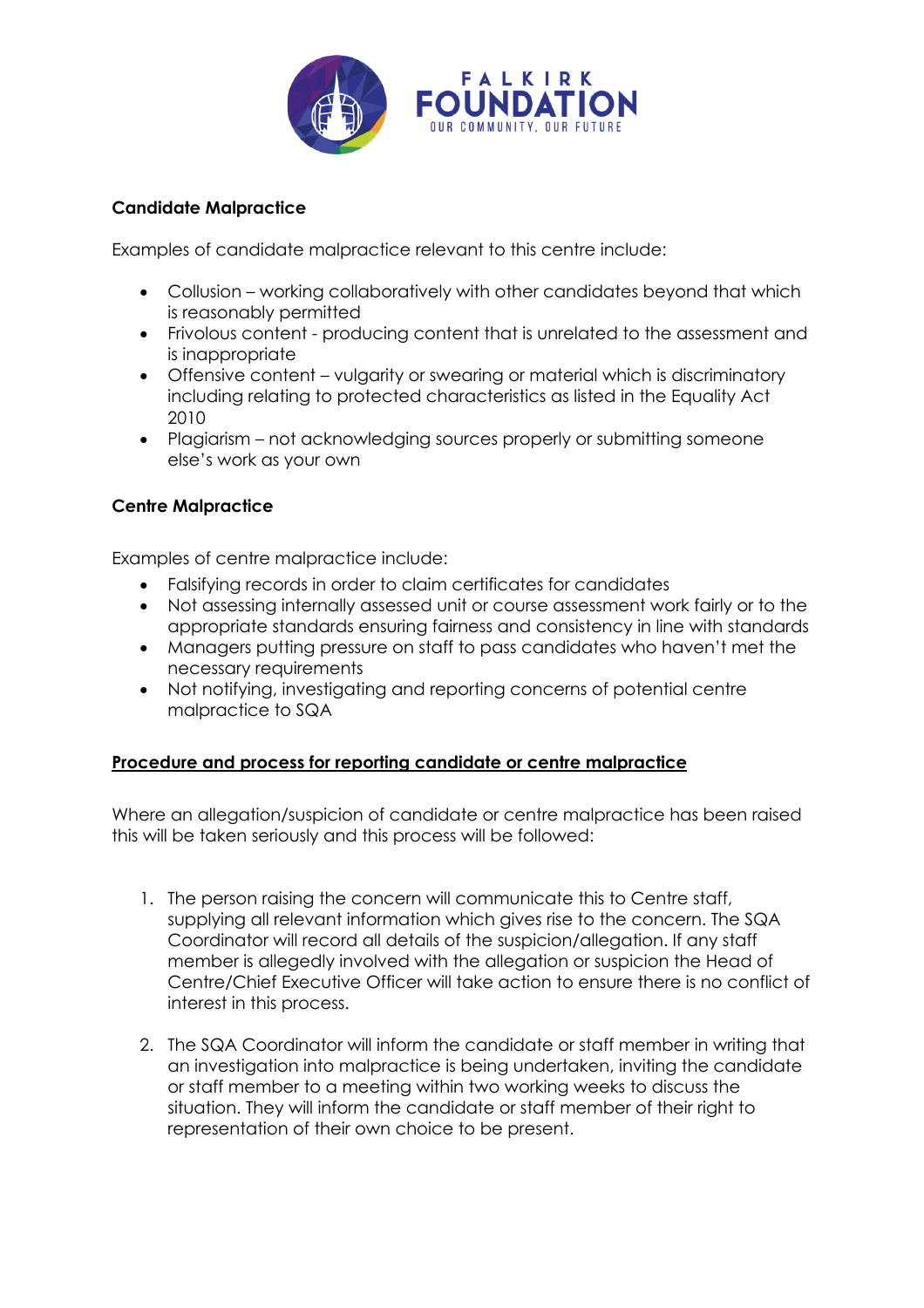

- 3. Where potential candidate malpractice has been alleged/suspected the SQA Coordinator will ensure that no results for that candidate are submitted to the SQA until the investigation determines the validity of the evidence.
- 4. The SQA Coordinator shall oversee an investigation into the allegations. The investigation will be fair, robust and in proportion to the suspicion/allegation. As part of this investigation the Centre Contact and an Internal Verifier will meet with the candidate or staff member as outlined in Step 2.
- 5. The SQA Coordinator will inform the candidate in writing of the outcome of the investigation within one working week of the meeting with the candidate.

The consequences of candidate or centre malpractice may be:

- Requirement for a candidate to be reassessed
- Potential exclusion from the course for a candidate
- Staff member be subject to disciplinary proceedings

The candidate or staff member has a right to an internal appeal and this should be done by writing to the Head of the SQA Centre. The Head of SQA Centre in conjunction with the Chief Executive Officer will review the evidence and investigation which has taken place. They also reserve the right to re-interview the candidate or staff member and also seek additional information from the SQA Coordinator. The outcome of the appeal will be communicated to the candidate or staff member within two working weeks.

In the case of centre malpractice this must be reported to the SQA.

#### **Appeals against malpractice decisions**

We have the right to appeal a decision where a case of reported malpractice by our centre has been confirmed through investigation by SQA.

We also have the right to appeal a decision where a case of suspected malpractice by a candidate reported by our centre to SQA.

Candidates have the right to appeal to SQA where:

- SQA has conducted an investigation and the candidate disagrees with the decision
- Our centre has conducted an investigation, the candidate disagrees with the outcome and has exhausted our centre's appeals process
- SQA has asked our centre to conduct an investigation and the candidate disagrees with the outcome and has exhausted our centre's appeals process and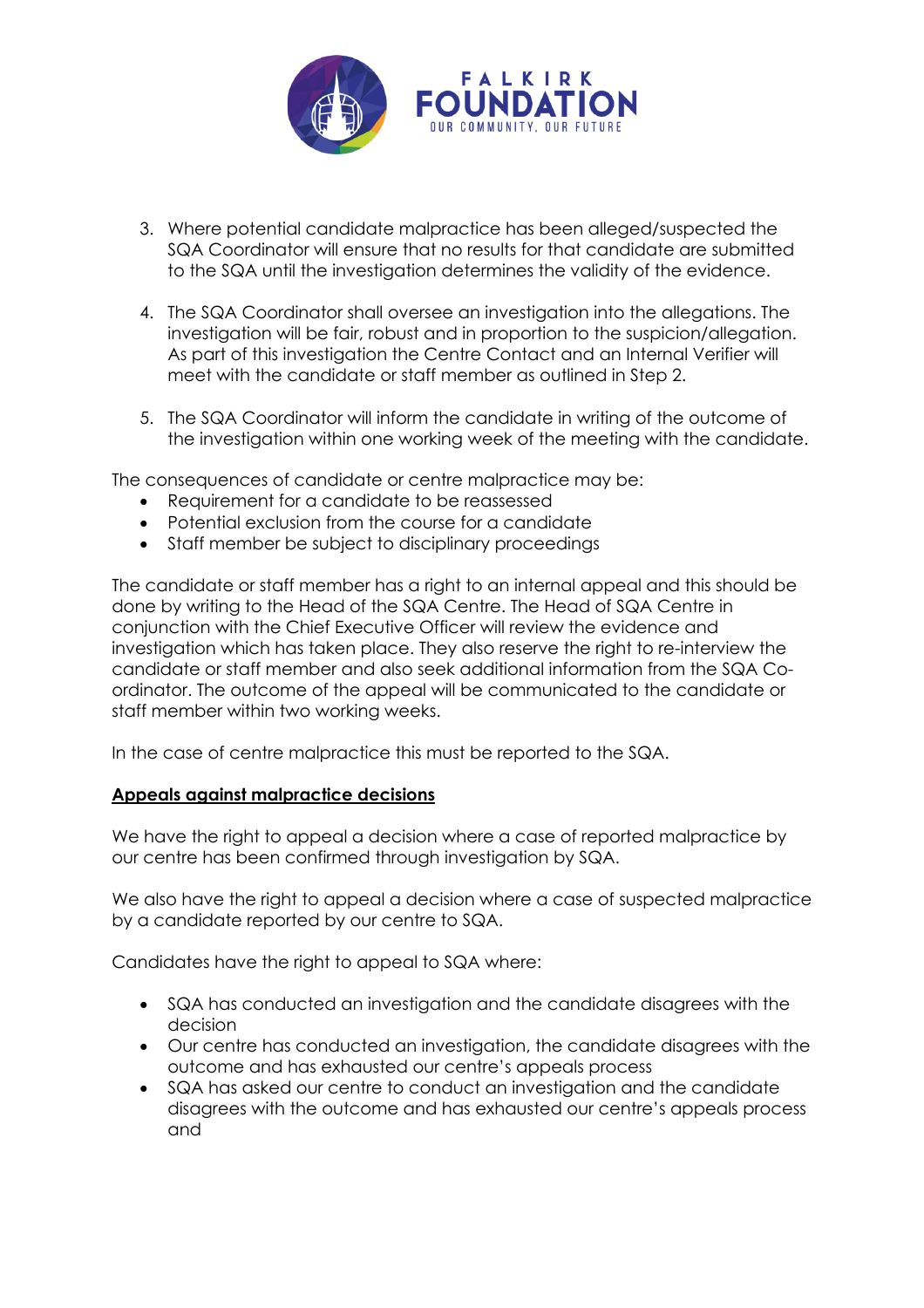

For regulated qualifications only:

Our centre and our candidates have the right to review by the appropriate regulator (SQA Accreditation, Ofqual or Qualification Wales) of the awarding body's process in reaching a decision in an appeal of a malpractice decision.

Please refer to: The Appeals Process: Information for Centres April 2020

### **Recording malpractice**

Where an investigation of suspected malpractice is carried out, we will retain related records and documentation for three years for non-regulated qualifications and six years for regulated qualifications. Records will include any work of the candidate, and assessment or verification records relevant to the investigation.

In the case of an appeal to SQA against the outcome of a malpractice investigation, assessment records will be retained for six years.

In an investigation involving a potential criminal prosecution or civil claim, records and documentation will be retained for six years after the case and any appeal has been heard. If there is any doubt about whether criminal or civil proceedings will take place, we will keep records for the full six year period.

#### **Reporting to the SQA**

Any suspected cases of centre malpractice must be reported to SQA as soon as we have carried out an initial screening exercise to establish the nature of the concern. This includes any concerns where we take the view that no further action is necessary.

We must inform SQA of any investigation carried out by an awarding body, industry body, funding agency or regulator which may or may not affect the delivery of SQA qualifications. We must also promptly bring to the SQA's attention any findings of centre malpractice or maladministration communicated to us by another awarding or industry body. We must notify SQA promptly if another awarding body removes approval from our centre, regardless of the reason given for this withdrawal.

SQA expects centres to bring candidate malpractice concerns for internal assessments to their attention only if:

- the concern came to our centres attention after submission of internal assessment marks
- the concern relates to candidate malpractice for a qualification regulated by SQA Accreditation, Ofqual or Qualifications Wales